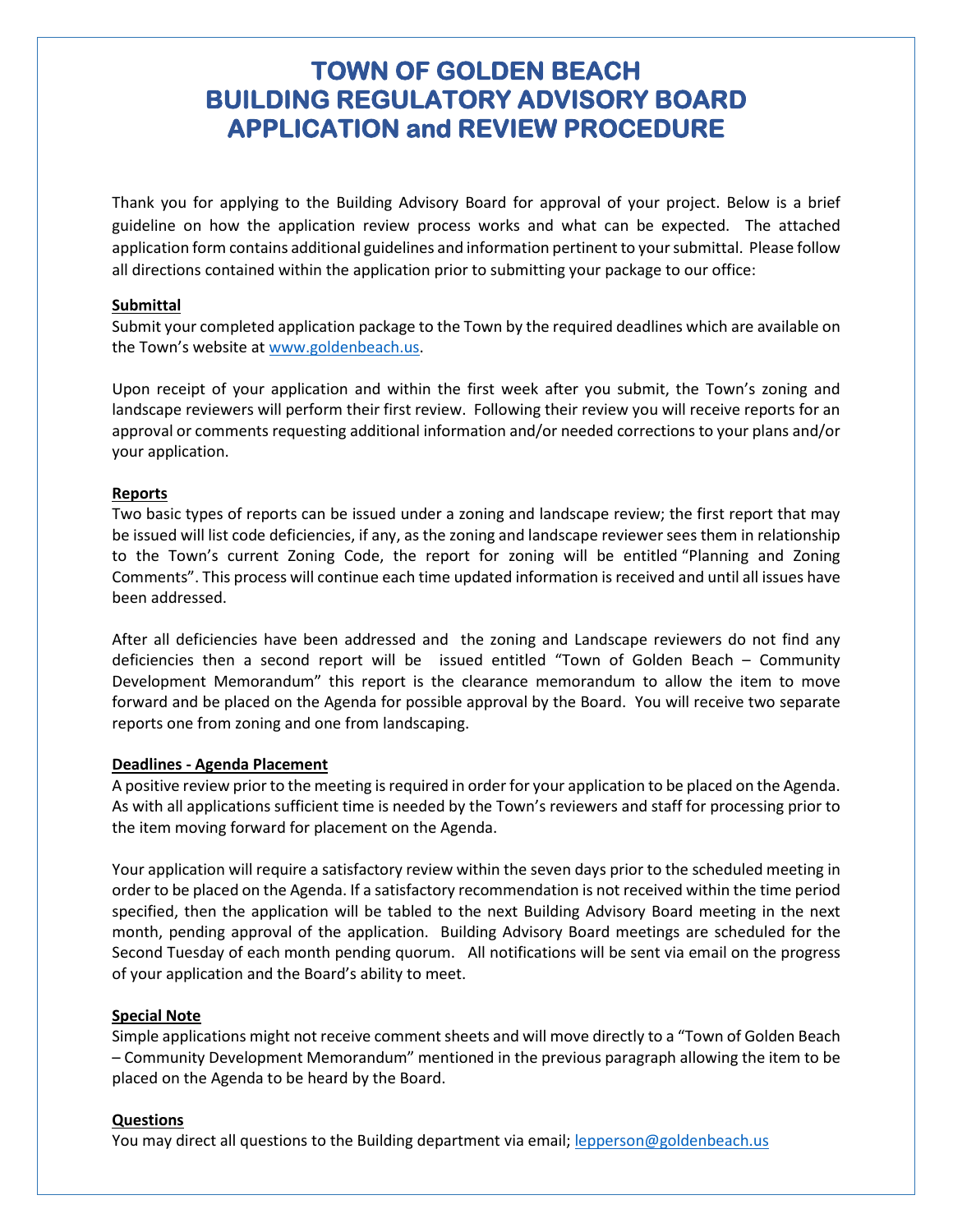# **TOWN OF GOLDEN BEACH BUILDING AND ZONING DEPARTMENT**

## NOTIFICATION OF CODE CHANGE IN RELATIONSHIP TO THE **FIRST FLOOR FINISHED ELEVATIONS IN ZONES 2 AND 3**

The Town of Golden Beach is increasing the requirements of the First Floor Finished Elevation in Zones 2 and 3 to start at 9' NAVD 88' with a not to exceed 9.5' NAVD 88'.

The change is effective immediately; all design reviews, and permitting for new construction must be addressed with the new required elevation.

If you have any questions, you can email me at lepperson@goldenbeach.us

**Linda Epperson** Director of Building and Zoning.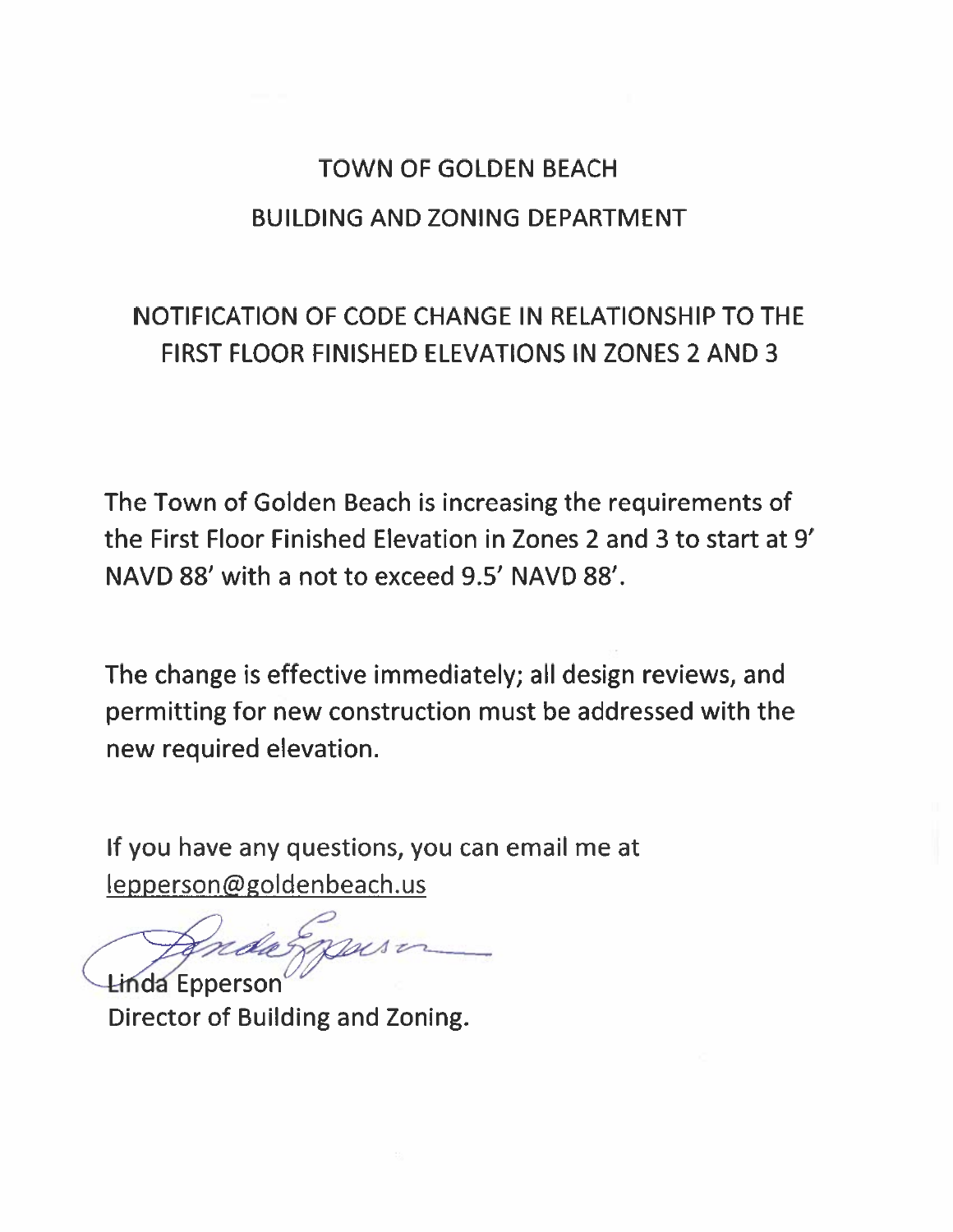#### **TOWN OF GOLDEN BEACH APPLICATION FOR BUILDING REGULATION ADVISORY BOARD MEETING/HEARING**

| <b>Property Location:</b>              | Meeting Date: |
|----------------------------------------|---------------|
| Variance Hearing Dates: Advisory Board | Town Council  |

APPROVAL FROM THE BUILDING REGULATION ADVISORY BOARD IS REQUIRED FOR:

- A. Plans for new residence
- B. Plans for addition to or exterior alterations of an existing structure.
- C. Additional structures on premises of existing residences
- D. Review of landscape plan for new construction, renovation or addition to existing residence.
- E. Recommendation to Town Council for the approval or denial of variances and special exceptions.
- F. Recommendation to Town Council for interpretation regarding apparent conflicts or inconsistencies in the zoning provisions in Chapters 46 & 66

#### **APPLICATION HEARING PROCESS**

#### **Building Approva**l:

Applicant shall submit 2 completed packages for review and approval. Each package shall consist of an application, survey, warranty deed and drawings as required. The plans shall be sized as follows: 1 set 11" x 17", 1 **full size** set 24" x 36" and 1 CD containing all drawings marked with the address. This is separate from the landscaping plan submittal

**Landscape Approval - Separate Submittal from the Building Submittal**

Applicant shall submit 2 complete packages for review and approval. Each package shall consist of an application, existing landscape and tree disposition survey, proposed site plan and landscape plans as required. The plans shall be sized as follows: 1 set 11 x 17, 1 **full size** set 24" x 36" and 1 CD containing all drawings separate from the building plan submittal. **Zoning Variance Approval:**

#### Submittals for a zoning variance: submit 2 complete packages for approval: each package shall consist of an application, survey, warranty deed and drawings are required. The plans shall be sized as follows: 1 set; 11" x 17", 1 **full size** set, 24" x 36" and 1 CD containing all drawings. **Final Submittal Requirement:**

Eight days prior to the meeting and after all approvals have been obtained. The applicant shall submit for the Board's approval an additional 7 completed application packages, for both Building and Landscaping, which shall consist of a copy of the completed application, approved plans 1 **full size** set, 24" x 36", and 7 sets 11 x 17, a survey, warranty deed, and any other required documentation by the reviewer.

The Building Regulation Advisory Board (B.R.A.B.) meets at 6:00 P. M. on the second Tuesday of every month. Applications must be submitted 40 days, prior to scheduled meeting, **(not including the day of the meeting)**, by 2:00 P.M. that day to allow for preliminary review and for mailing of a public notice if a variance is requested.

Any variances required must be heard and approved by the Town Council after the Building Regulation Advisory Board has considered the item. The Variance will be heard by the Town Council, in the following month, (on the third Tuesday), after the Building Regulation Advisory Board's action, at the Town Council's regularly scheduled meeting.

#### **\*\*NOTICE\*\*\***

#### **INCOMPLETE APPLICATIONS WILL NOT BE PROCESSED. PLEASE MAKE SURE THAT YOU, THE APPLICANT, HAVE CHECKED AND MARKED ALL THE REQUIREMENTS OF THE APPLICATION.**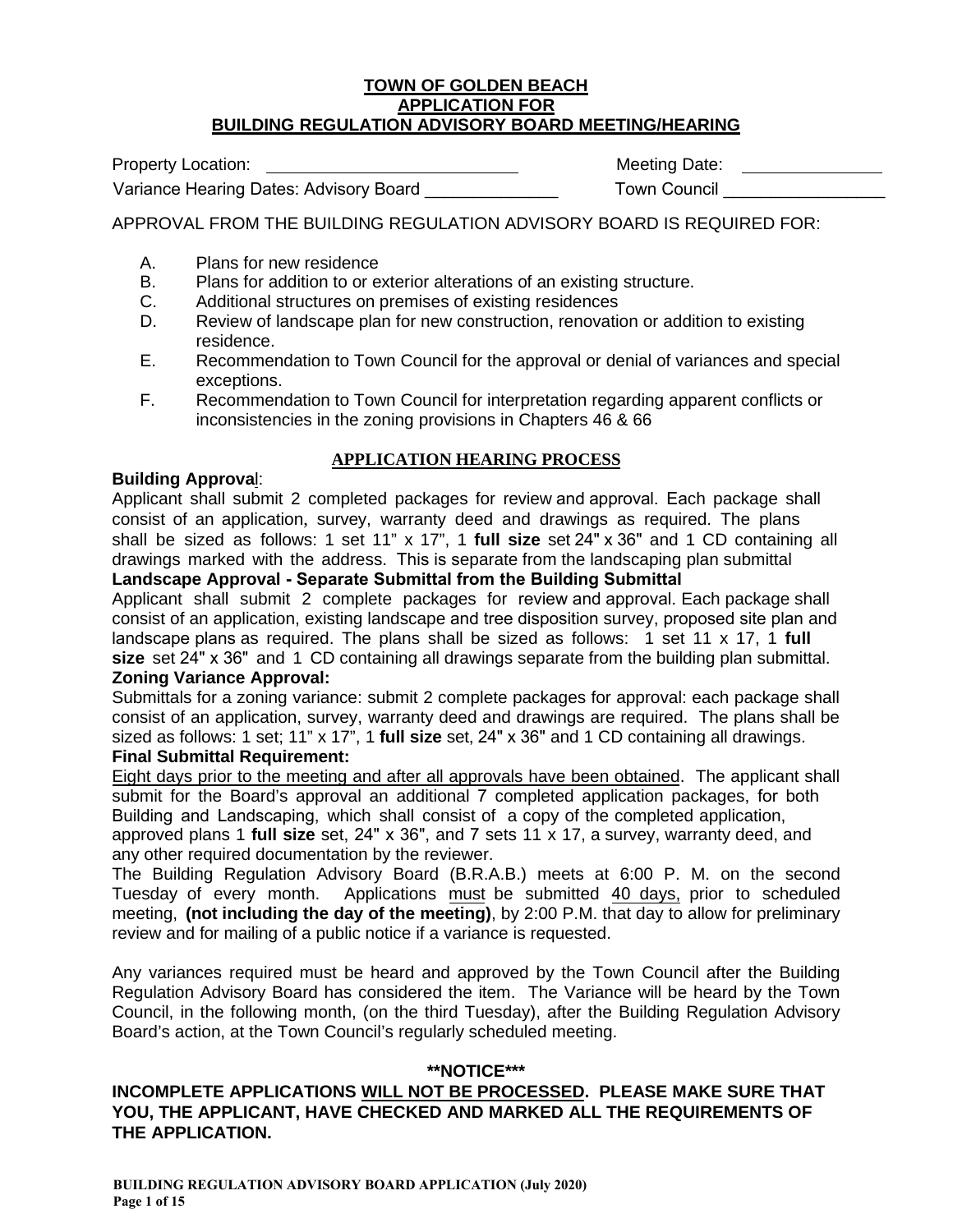#### **TOWN OF GOLDEN BEACH APPLICATION FOR BUILDING REGULATION ADVISORY BOARD HEARING**

- 1. The application deadline date will be adhered to. No application will be accepted after the date and time specified.
- 2. The Building Department will review the application package. If it is determined that the application is incomplete, the item will not be accepted and returned to the applicant for correction.
- 3. During the Forty Day (40) period from the deadline date to the hearing date the following events shall take place in proper order:
	- a) During the first week upon submittal, the zoning and landscape reviewers, or the Town's designated agent will review the application and complete a comment sheet specifying all deficiencies for correction which will be emailed to you the applicant/agent of record.
	- b) Corrections for any deficiencies must be submitted within 15 days of the scheduled meeting/hearing date. Corrections not approved or received for a scheduled Agenda item will be deferred to the next B.R.A.B. meeting/hearing date.
	- c) All applicants shall be made aware that incomplete applications or deficiencies not corrected in time as per these regulations, will not be included on the agenda, and are hereby rejected, and will be returned to the applicant.
	- d) Upon receipt of a Staff Recommendation report approving the project the balance of the applications with plans and documents, need to be submitted to the Building Department for distribution to the Board Members and Staff. The Building Dept. shall retain all originals for the records. At that time the applicant's request will be placed on the Agenda for approval by the B.R.A.B. Board Members.
- 4. A Notice of Hearing for variance will be mailed no later than 10 days before the date of meeting, as per Town Code.
- 5. After approval of the item by the Board, two (2) copies of the approved application and plans will be retained by the building department, the applicant must request the two reduced sized sets for inclusion into the building permit package.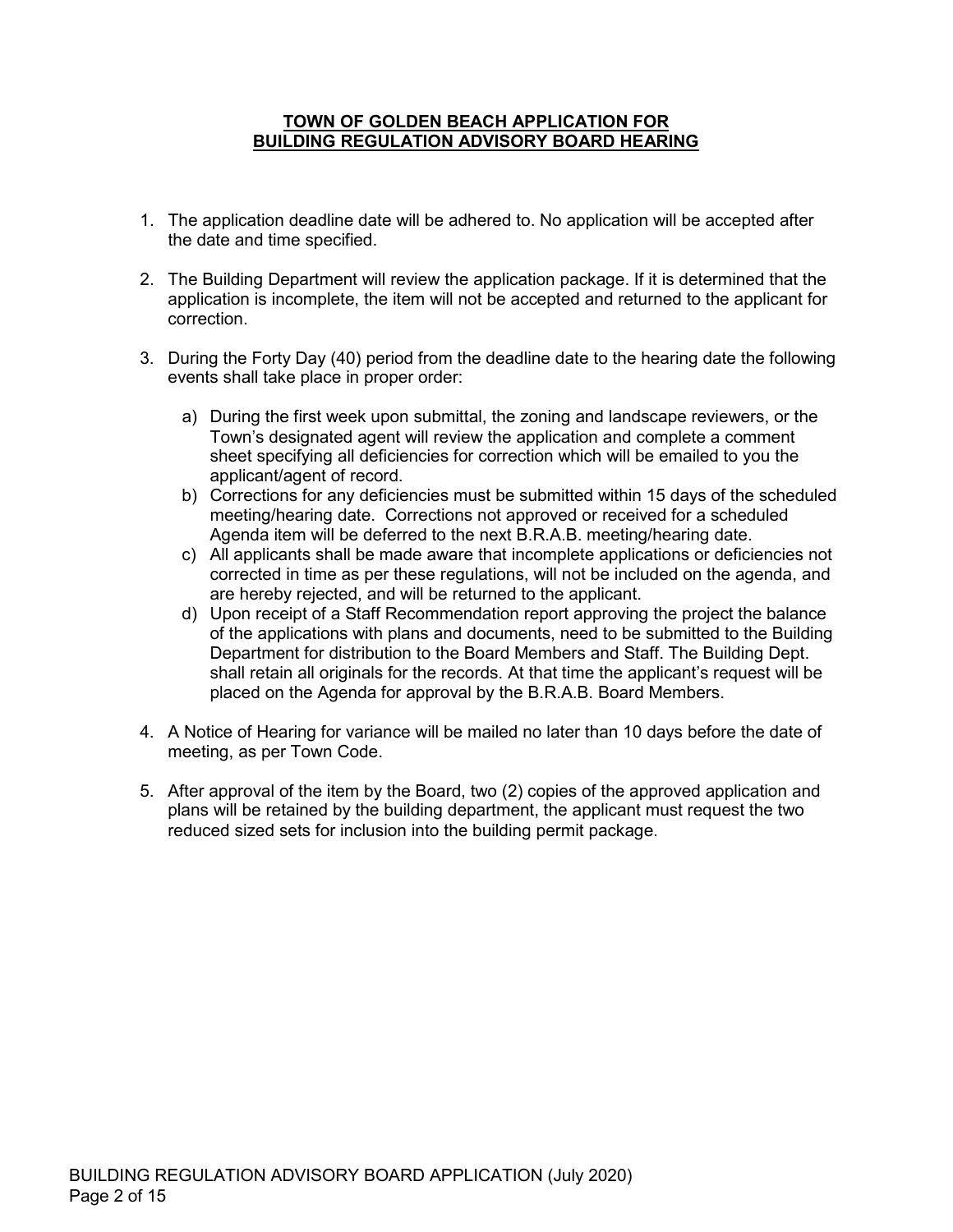#### **TOWN OF GOLDEN BEACH BUILDING REGULATION ADVISORY BOARD SCHEDULE OF FEES**

Appropriate fee shall be paid at time of application you will be charged for each item included in the plans. These fees are not refundable.

|                                | Type of request |                                                                                                                                                                                            | Fee      |
|--------------------------------|-----------------|--------------------------------------------------------------------------------------------------------------------------------------------------------------------------------------------|----------|
|                                |                 | 1. Residence (new construction)                                                                                                                                                            | \$300.00 |
|                                |                 | 2. Addition/Remodel of existing structure                                                                                                                                                  | \$225.00 |
|                                |                 | 3. Fencing, site walls, driveways, pool decks<br>(charged per each item included in the plans)                                                                                             | \$150.00 |
|                                |                 | 4. Accessory Building or Structure                                                                                                                                                         | \$150.00 |
| 5.                             |                 | Swimming pools                                                                                                                                                                             | \$100.00 |
| 6.                             |                 |                                                                                                                                                                                            | \$100.00 |
| $7_{\scriptscriptstyle{\sim}}$ |                 |                                                                                                                                                                                            | \$100.00 |
| 9.                             |                 | Carports, awnings                                                                                                                                                                          | \$100.00 |
|                                |                 | 10. Landscape plan review; required for new construction, addition and<br>remodeling project. (submit plans with site plan elevations separate<br>from the building plan approval package) | \$300.00 |
|                                |                 | 11. Resubmissions, based on original fee paid                                                                                                                                              | 75.0%    |
|                                |                 | 12. Zoning Variances and special exceptions, per variance<br>or exception:                                                                                                                 |          |
|                                |                 | a. First variance/exception.                                                                                                                                                               | \$750.00 |
|                                | b.              | Per additional variance/exception, for the same initial variance<br>(example: request for a dock, affecting two different codes                                                            | \$200.00 |

- c. When a variance is granted, the property owner, at his expense, shall have the resolution for the variance recorded in the public records of Miami-Dade county, and two (2) certified copies of the recorded resolution shall be submitted to the Town for inclusion into the property records
- d. If the Town Council grants a variance, a building permit must be secured within two years of the approval date or the variance will become null and void
- 13. Request to the Board for verification of any section of the Zoning Code, For each Section to be verified  $$100.00$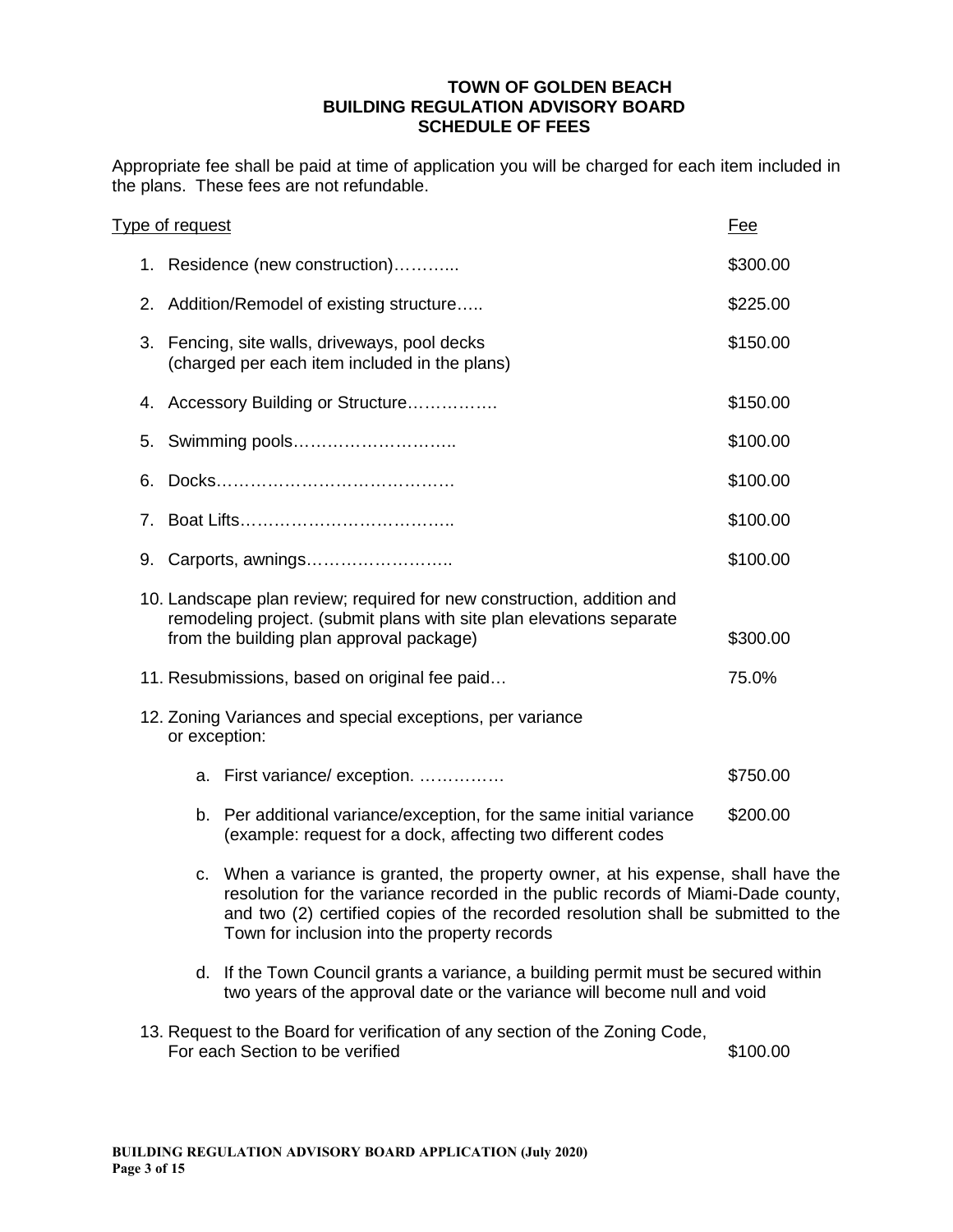#### **TOWN OF GOLDEN BEACH BUILDING REGULATION ADIVSORY BOARD SCHEDULE OF FEES**

- 14. Application for the legalization of construction built without the approval of the B.R.A.B., when the Board should have approved such construction, will be accessed a fee equal to four (4) times the regular fee applicable to the matter.
- 15. Special Requests for a meeting, variance, or waiver of plat hearing:
- a. For matters that have been heard, but the process had not been completed, i.e., tabled subjects, or unfinished subjects to be continued, the applicant must notify the Building & Zoning Department in writing if they would like the item continued If the notification is received by the Department before the deadline for the next B.R.A.B. meeting, there will be no charge for the continuance. If the notification is received after the deadline, and the applicant still wants the matter included in the agenda for the next meeting, there will be a special fee of  $$200.00$ b. If the agenda has already been prepared and the applicant wants
- the matter to be heard, the request must received in writing to be added to the agenda at the beginning of the meeting with the approval of the Building Official or Building & Zoning Director. There will be a special fee of  $$200.00$ c. When a special meeting or hearing of the B.R.A.B. is requested by an applicant, for either a new matter or continuance of a subject already heard, there will be a special fee for a 2 hour time period of  $$500.00$

| If the time limit is exceeded, an additional fee of $\frac{1}{2}$ of the fee |          |
|------------------------------------------------------------------------------|----------|
| will be accessed for the seconded time period                                | \$250.00 |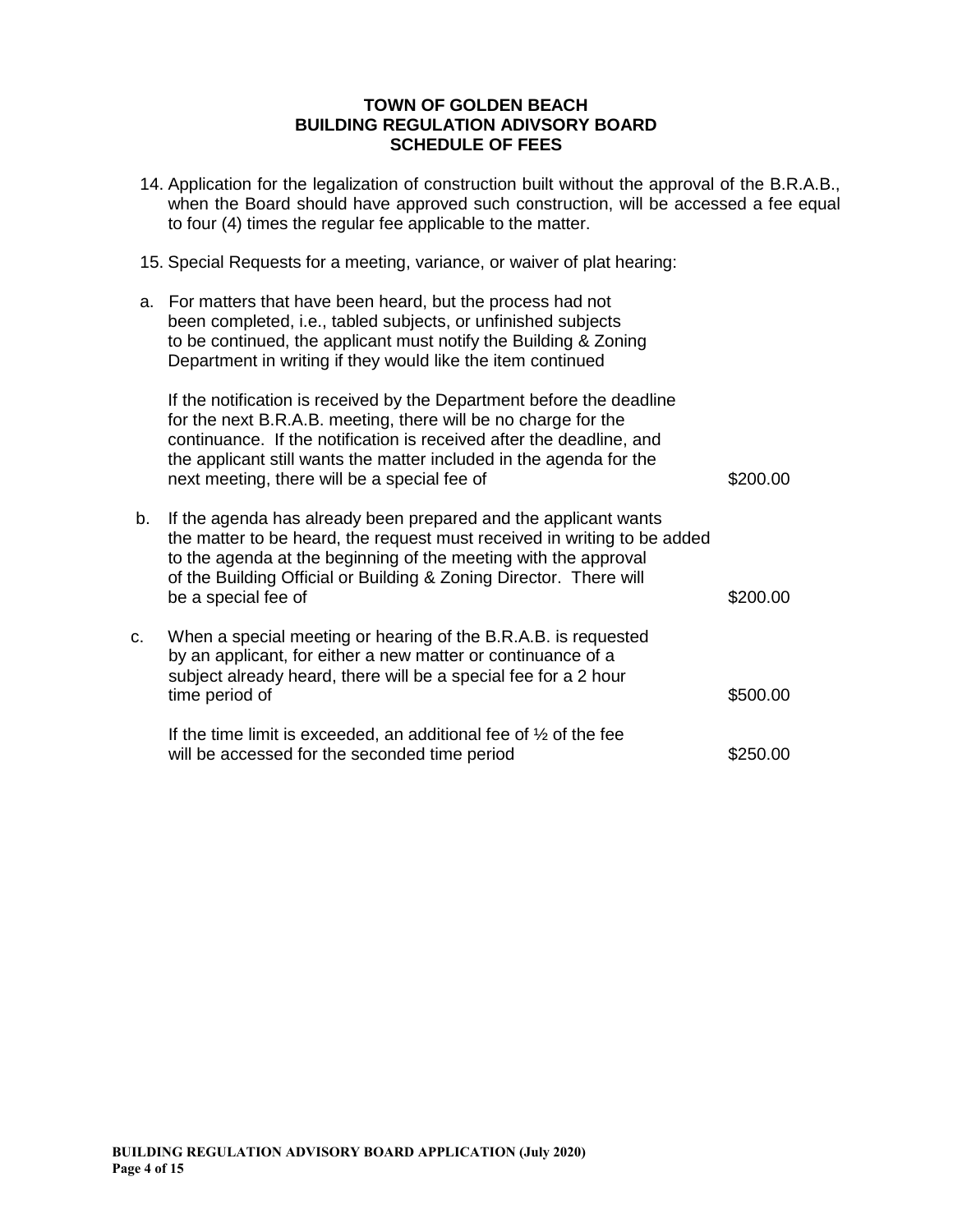#### TOWN OF GOLDEN BEACH APPLICATION FOR BUILDING REGULATION ADVISORY BOARD HEARING

| Applicant  | Complete application, sign, and notarize.                                                       | <b>Bldg</b> |
|------------|-------------------------------------------------------------------------------------------------|-------------|
| check here |                                                                                                 | Dept        |
|            |                                                                                                 | Use         |
|            | If a zoning variance is applied for, the petition for variance, pages                           |             |
|            | 9, 10 and 11 shall be submitted with the application and shall                                  |             |
|            | include:                                                                                        |             |
|            | a. Property Legal Description                                                                   |             |
|            | b. Property Folio number                                                                        |             |
|            | c. Street address                                                                               |             |
|            | d. Owners of record                                                                             |             |
|            | e. Owner and agent names and signatures properly notarized.                                     |             |
|            | Initial submittal as directed on page one; surveys, building plans,                             |             |
|            | Warranty Deeds, and applications, After Zoning approval is issued                               |             |
|            | completed sets are to be submitted 8 days prior to the meeting                                  |             |
|            | date as follows: Seven (7) copies no larger than 11" x 17" & 1                                  |             |
|            | original full size sealed set 24" x 36". The same amount of copies                              |             |
|            | are required for a variance. Each completed package shall consist                               |             |
|            | of 1 each of an application, survey, Warranty Deed and building                                 |             |
|            | plans. Submit 1 CD with all documents included                                                  |             |
|            | Conceptual construction drawings prepared and signed by a                                       |             |
|            | licensed design professional that shall include, at a minimum, the                              |             |
|            | following:                                                                                      |             |
|            | Site plan at a scale not less than $1/8" = 1'-0"$<br>а.                                         |             |
|            | (Include grade elevations)                                                                      |             |
|            | b. Proposed Floor Plan views, at a scale not less than $\frac{1}{4}$ "=1'-<br>0"                |             |
|            |                                                                                                 |             |
|            | c. Cross and longitudinal sections preferably through vaulted                                   |             |
|            | areas, if any.                                                                                  |             |
|            | d. Typical exterior wall cross section.                                                         |             |
|            | e. Full elevations showing flat roof and roof ridge height and<br>any other higher projections. |             |
|            | Sample board of construction materials to be used.<br>f.                                        |             |
|            | g. Existing and proposed ground floor elevations (NGVD).                                        |             |
|            | h. Grading & Drainage Calculations                                                              |             |
|            | Zone 3 Properties: Affidavit of Seawall Conformity                                              |             |
|            | Landscaping Plan, separate from building plan package,                                          |             |
|            | prepared and signed by a licensed landscape design                                              |             |
|            | professional: The same amount of copies as outlined in the                                      |             |
|            | Building plan submittal. Each completed package shall consist of 1                              |             |
|            | each of an application, existing landscape survey, Warranty                                     |             |
|            | Deed, landscape plans with building site plans. Mark CD                                         |             |
|            | accordingly (separate from building)                                                            |             |
|            | First Floor and Second Floor area calculations marking the                                      |             |
|            | geometrical areas used to calculate the overall floor areas.                                    |             |
|            | Colored rendering showing new construction or proposed                                          |             |
|            | addition. Marked with the applicable address.                                                   |             |
|            |                                                                                                 |             |
|            | Estimated cost of proposed work. For additions/remodels fair                                    |             |
|            | market value of property showing land value and structure value                                 |             |
|            | separately.                                                                                     |             |
|            | Site plan detailing construction site personnel parking.                                        |             |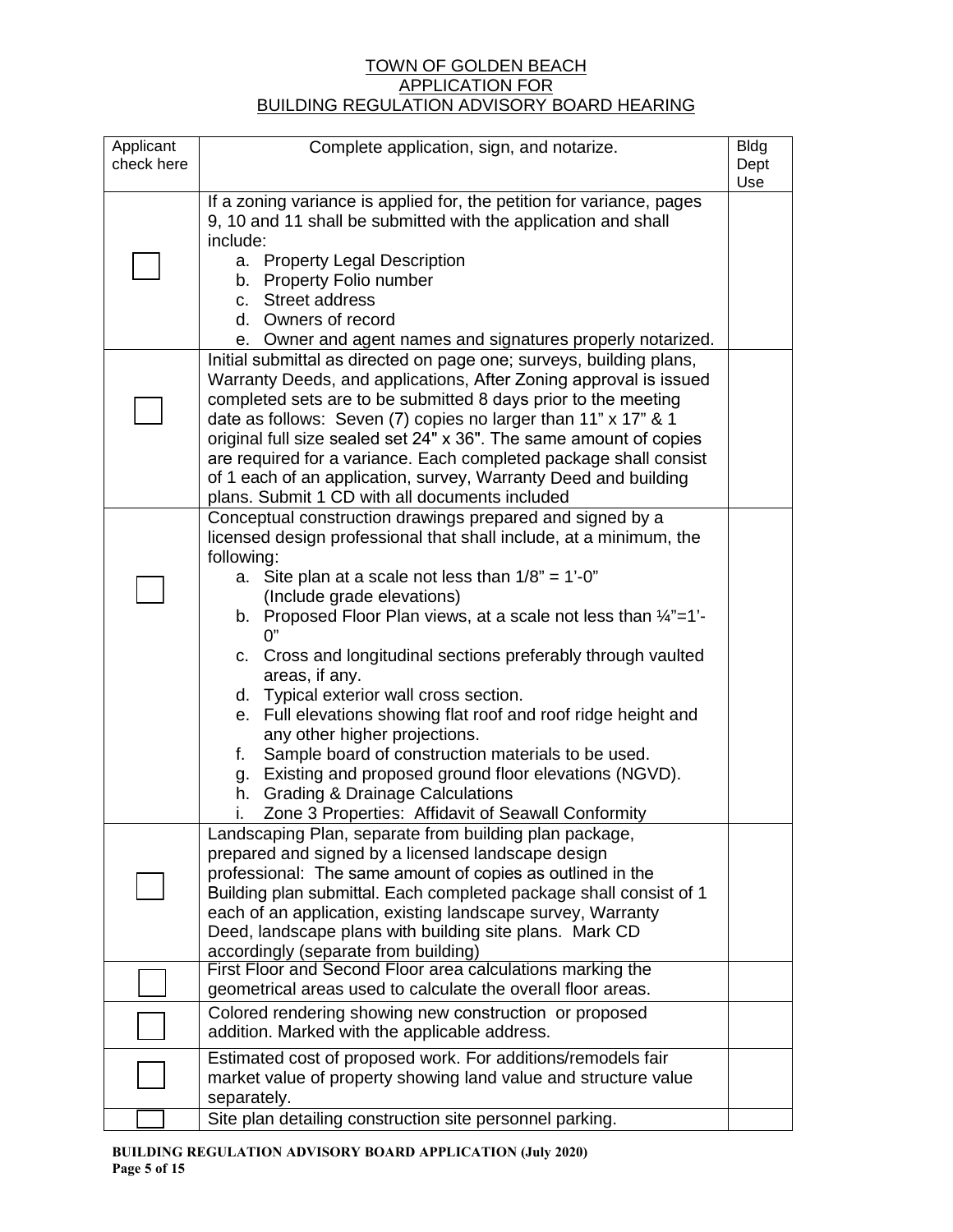#### <u>TOWN OF GOLDEN BEACH</u> APPLICATION FOR BUILDING REGULATION ADVISORY BOARD HEARING

|                                                                                                                       |                                                                                                                                                                                                                                                           |              | Application fee:                                         |        |  |
|-----------------------------------------------------------------------------------------------------------------------|-----------------------------------------------------------------------------------------------------------------------------------------------------------------------------------------------------------------------------------------------------------|--------------|----------------------------------------------------------|--------|--|
|                                                                                                                       | Request hearing in reference to:                                                                                                                                                                                                                          |              |                                                          |        |  |
|                                                                                                                       | New residence/addition:<br>New residence/addition:                                                                                                                                                                                                        |              |                                                          |        |  |
|                                                                                                                       | Exterior alterations:<br><u> Exterior</u> alterations:<br>Date application filed: Date and Date application filed:                                                                                                                                        |              | Other Structure:<br>For hearing date: <b>For hearing</b> |        |  |
|                                                                                                                       |                                                                                                                                                                                                                                                           |              |                                                          |        |  |
|                                                                                                                       | 1. Project information:<br>Project description: The contract of the contract of the contract of the contract of the contract of the contract of the contract of the contract of the contract of the contract of the contract of the contract of the contr |              |                                                          |        |  |
|                                                                                                                       |                                                                                                                                                                                                                                                           |              |                                                          |        |  |
|                                                                                                                       |                                                                                                                                                                                                                                                           |              |                                                          |        |  |
|                                                                                                                       | Folio $#$ :<br>19-1235-                                                                                                                                                                                                                                   |              |                                                          |        |  |
|                                                                                                                       | Address of Property:                                                                                                                                                                                                                                      |              |                                                          |        |  |
|                                                                                                                       | 2. Is a variance(s) required: Yes   No   How Many?<br>(If yes, please submit variance application form for each request).                                                                                                                                 |              |                                                          |        |  |
|                                                                                                                       | Owner's Name: Name: Name All Phone New York Phone New York Phone New York Player New York Phone New York Player                                                                                                                                           |              |                                                          |        |  |
|                                                                                                                       |                                                                                                                                                                                                                                                           |              |                                                          |        |  |
|                                                                                                                       |                                                                                                                                                                                                                                                           |              |                                                          |        |  |
|                                                                                                                       |                                                                                                                                                                                                                                                           |              |                                                          |        |  |
|                                                                                                                       | Agent's address: ______________________City/State __________________Zip _______________                                                                                                                                                                   |              |                                                          |        |  |
|                                                                                                                       |                                                                                                                                                                                                                                                           |              |                                                          |        |  |
|                                                                                                                       |                                                                                                                                                                                                                                                           |              |                                                          |        |  |
|                                                                                                                       | Email address:<br><u> Email address:</u>                                                                                                                                                                                                                  |              |                                                          |        |  |
|                                                                                                                       |                                                                                                                                                                                                                                                           |              |                                                          |        |  |
|                                                                                                                       | 3. Describe project and/ or reason for hearing request:                                                                                                                                                                                                   |              |                                                          |        |  |
|                                                                                                                       |                                                                                                                                                                                                                                                           |              |                                                          |        |  |
| 4.                                                                                                                    | The following information is submitted for assisting in review:                                                                                                                                                                                           |              |                                                          |        |  |
|                                                                                                                       |                                                                                                                                                                                                                                                           |              |                                                          |        |  |
|                                                                                                                       | <b>Building Plans:</b>                                                                                                                                                                                                                                    |              |                                                          |        |  |
|                                                                                                                       | Conceptual:<br>Other: and the state of the state of the state of the state of the state of the state of the state of the state of the state of the state of the state of the state of the state of the state of the state of the state of the             | Preliminary: |                                                          | Final: |  |
|                                                                                                                       | 5. Estimated cost of work: \$                                                                                                                                                                                                                             |              |                                                          |        |  |
|                                                                                                                       | Estimated market value of:                                                                                                                                                                                                                                |              | Land \$                                                  |        |  |
|                                                                                                                       |                                                                                                                                                                                                                                                           | Building \$  |                                                          |        |  |
| (Note: If estimated cost of work is 40% of the market value of the building an<br>independent appraisal is required). |                                                                                                                                                                                                                                                           |              |                                                          |        |  |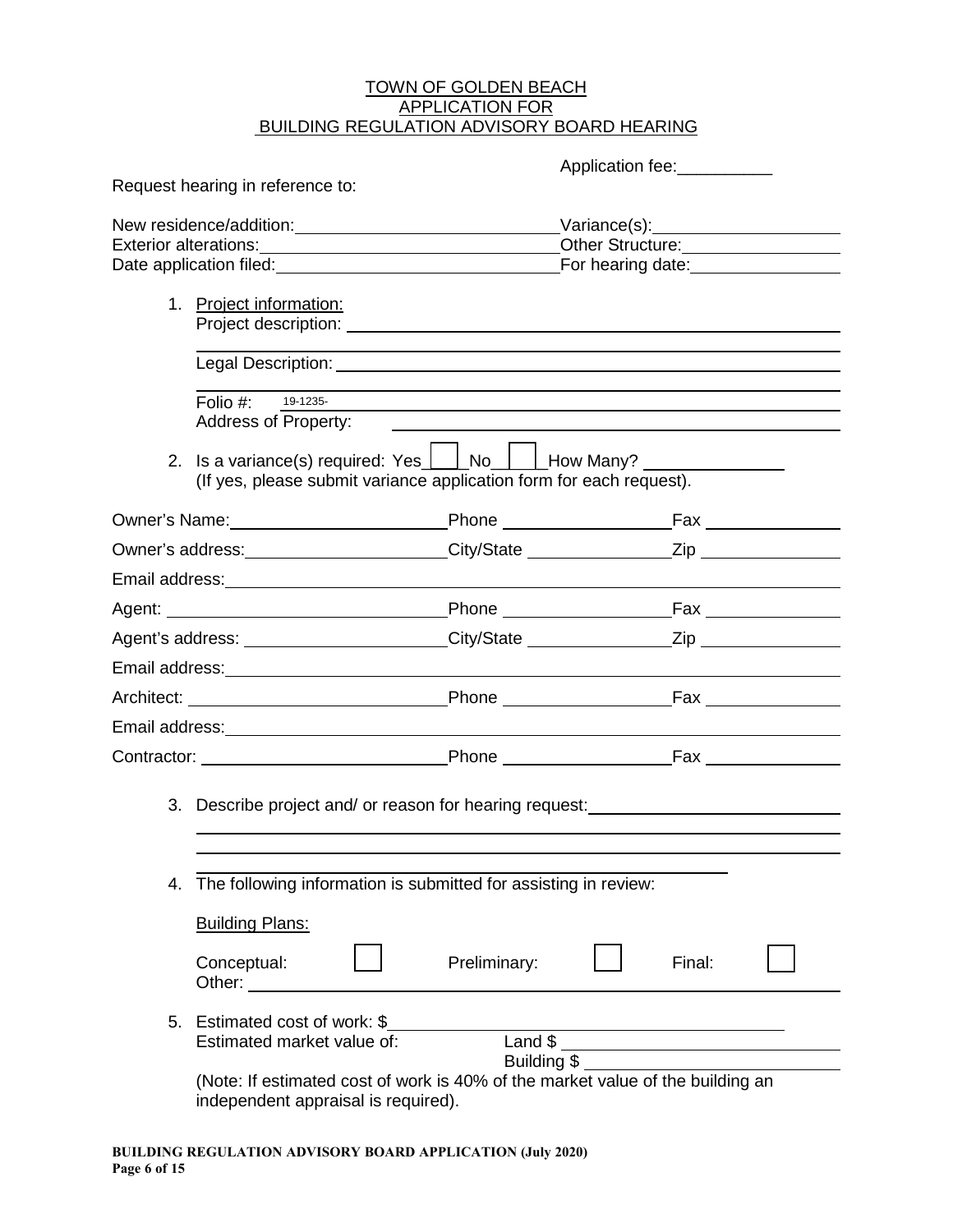#### TOWN OF GOLDEN BEACH APPLICATION FOR BUILDING REGULATION ADVISORY BOARD HEARING

| 6. Is hearing being requested as a result of a Notice of Violation?                                                                                        |  |                                                                                         |  |  |
|------------------------------------------------------------------------------------------------------------------------------------------------------------|--|-----------------------------------------------------------------------------------------|--|--|
|                                                                                                                                                            |  | 7. Are there any structures on the property that will be demolished? ___________        |  |  |
|                                                                                                                                                            |  |                                                                                         |  |  |
| 9.<br>described in this application and that all information supplied herein is true and<br>correct to the best of my knowledge.                           |  | Owner Certification: I hereby certify that I am the owner of record (*) of the property |  |  |
|                                                                                                                                                            |  |                                                                                         |  |  |
| Acknowledged before me this _____________________ day of________, _____________                                                                            |  |                                                                                         |  |  |
| Type of identification:                                                                                                                                    |  |                                                                                         |  |  |
|                                                                                                                                                            |  |                                                                                         |  |  |
|                                                                                                                                                            |  | <b>Notary Public</b>                                                                    |  |  |
| Owner/Power of Attorney Affidavit:                                                                                                                         |  |                                                                                         |  |  |
| I, being duly sworn, depose and say I am the owner (*) of the property described in this<br>application and that I am aware of the nature and request for: |  |                                                                                         |  |  |
| relative to my property and I                                                                                                                              |  |                                                                                         |  |  |
| to be my legal<br>representative before the Building Regulation Advisory Board and Town Council.                                                           |  |                                                                                         |  |  |
|                                                                                                                                                            |  |                                                                                         |  |  |
|                                                                                                                                                            |  |                                                                                         |  |  |
|                                                                                                                                                            |  | Signature of owner(s)                                                                   |  |  |
|                                                                                                                                                            |  | 20                                                                                      |  |  |
| Type of identification:                                                                                                                                    |  |                                                                                         |  |  |
|                                                                                                                                                            |  |                                                                                         |  |  |
|                                                                                                                                                            |  | <b>Notary Public</b>                                                                    |  |  |

(\*) If owner of record is a corporation then the president with corporate seal, the president and the secretary (without corporate seal), or duly authorized agent for the corporation may execute the application, proof that the corporation is a corporation in good standing.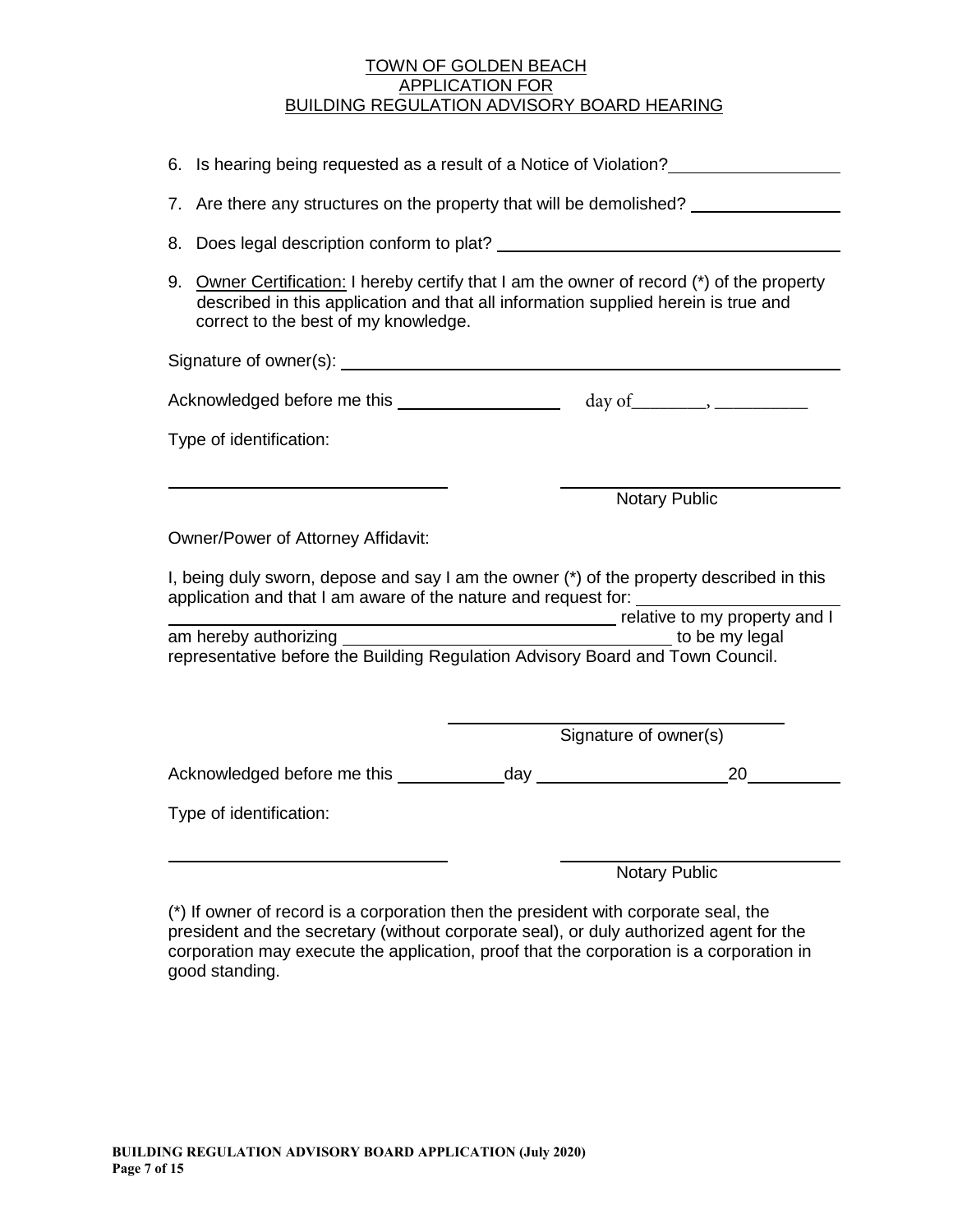#### TOWN OF GOLDEN BEACH APPLICATION FOR BUILDING REGULATION ADVISORY BOARD HEARING

| <b>Property Address:</b> |              |     |  |
|--------------------------|--------------|-----|--|
| Legal Description:       |              |     |  |
| Owner's Name:            | <b>Phone</b> | Fax |  |
| Agent's Name:            | <b>Phone</b> | Fax |  |
| Board Meeting of:        |              |     |  |

#### NOTE: 1. **Incomplete applications will not be processed.**

2. Applicant and/or architect must be present at meeting.

| Front setback: The contract of the contract of the contract of the contract of the contract of the contract of the contract of the contract of the contract of the contract of the contract of the contract of the contract of       |  |                                                                                                                                                                                                                                |     |
|--------------------------------------------------------------------------------------------------------------------------------------------------------------------------------------------------------------------------------------|--|--------------------------------------------------------------------------------------------------------------------------------------------------------------------------------------------------------------------------------|-----|
|                                                                                                                                                                                                                                      |  |                                                                                                                                                                                                                                |     |
| Rear setback:                                                                                                                                                                                                                        |  |                                                                                                                                                                                                                                |     |
| Coastal Construction: Yes $\Box$ No East of coastal const. control line: Yes                                                                                                                                                         |  |                                                                                                                                                                                                                                | NoL |
| State Road A1A frontage: ______                                                                                                                                                                                                      |  |                                                                                                                                                                                                                                |     |
| Swimming pool: <u>[ ]</u> Yes [ ] No                                                                                                                                                                                                 |  | Existing: Proposed:                                                                                                                                                                                                            |     |
|                                                                                                                                                                                                                                      |  | Existing: Proposed: FXIS                                                                                                                                                                                                       |     |
|                                                                                                                                                                                                                                      |  |                                                                                                                                                                                                                                |     |
|                                                                                                                                                                                                                                      |  |                                                                                                                                                                                                                                |     |
| Lot Drainage: <u>________________________</u>                                                                                                                                                                                        |  |                                                                                                                                                                                                                                |     |
|                                                                                                                                                                                                                                      |  |                                                                                                                                                                                                                                |     |
|                                                                                                                                                                                                                                      |  |                                                                                                                                                                                                                                |     |
|                                                                                                                                                                                                                                      |  |                                                                                                                                                                                                                                |     |
|                                                                                                                                                                                                                                      |  |                                                                                                                                                                                                                                |     |
| % of impervious area:                                                                                                                                                                                                                |  |                                                                                                                                                                                                                                |     |
| Existing ground floor livable area square footage: _____________________________                                                                                                                                                     |  |                                                                                                                                                                                                                                |     |
| Proposed ground floor livable area square footage: _____________________________                                                                                                                                                     |  |                                                                                                                                                                                                                                |     |
| Existing 2 <sup>nd</sup> floor livable area square footage: _______________________________                                                                                                                                          |  |                                                                                                                                                                                                                                |     |
| Proposed 2 <sup>nd</sup> floor livable area square footage: <b>container and the container and the container of the container</b>                                                                                                    |  |                                                                                                                                                                                                                                |     |
| Proposed % of 2 <sup>nd</sup> floor over ground floor: <u>contained and contained</u> and an array and a proposed % of 2 <sup>nd</sup> floor over ground floor:                                                                      |  |                                                                                                                                                                                                                                |     |
|                                                                                                                                                                                                                                      |  |                                                                                                                                                                                                                                |     |
|                                                                                                                                                                                                                                      |  |                                                                                                                                                                                                                                |     |
|                                                                                                                                                                                                                                      |  |                                                                                                                                                                                                                                |     |
|                                                                                                                                                                                                                                      |  |                                                                                                                                                                                                                                |     |
|                                                                                                                                                                                                                                      |  |                                                                                                                                                                                                                                |     |
| Building height (above finished floor elevation):                                                                                                                                                                                    |  |                                                                                                                                                                                                                                |     |
| Swale: (Mandatory 10'-0" from edge of payment, 10 ft. wide x 1 ft. deep minimum):                                                                                                                                                    |  |                                                                                                                                                                                                                                |     |
|                                                                                                                                                                                                                                      |  |                                                                                                                                                                                                                                |     |
| Existing trees in Lot: <u>example and the set of the set of the set of the set of the set of the set of the set of the set of the set of the set of the set of the set of the set of the set of the set of the set of the set of</u> |  |                                                                                                                                                                                                                                |     |
|                                                                                                                                                                                                                                      |  | in Swale: University of the Swale of the Swale of the Swale of the Swale of the Swale of the Swale of the Swale of the Swale of the Swale of the Swale of the Swale of the Swale of the Swale of the Swale of the Swale of the |     |
| Number & type of shrubs: _____________                                                                                                                                                                                               |  |                                                                                                                                                                                                                                |     |
| Garage Type: _____________________________Existing: ___________________Proposed:_______                                                                                                                                              |  |                                                                                                                                                                                                                                |     |
|                                                                                                                                                                                                                                      |  |                                                                                                                                                                                                                                |     |
|                                                                                                                                                                                                                                      |  |                                                                                                                                                                                                                                |     |

Date: <u>University</u>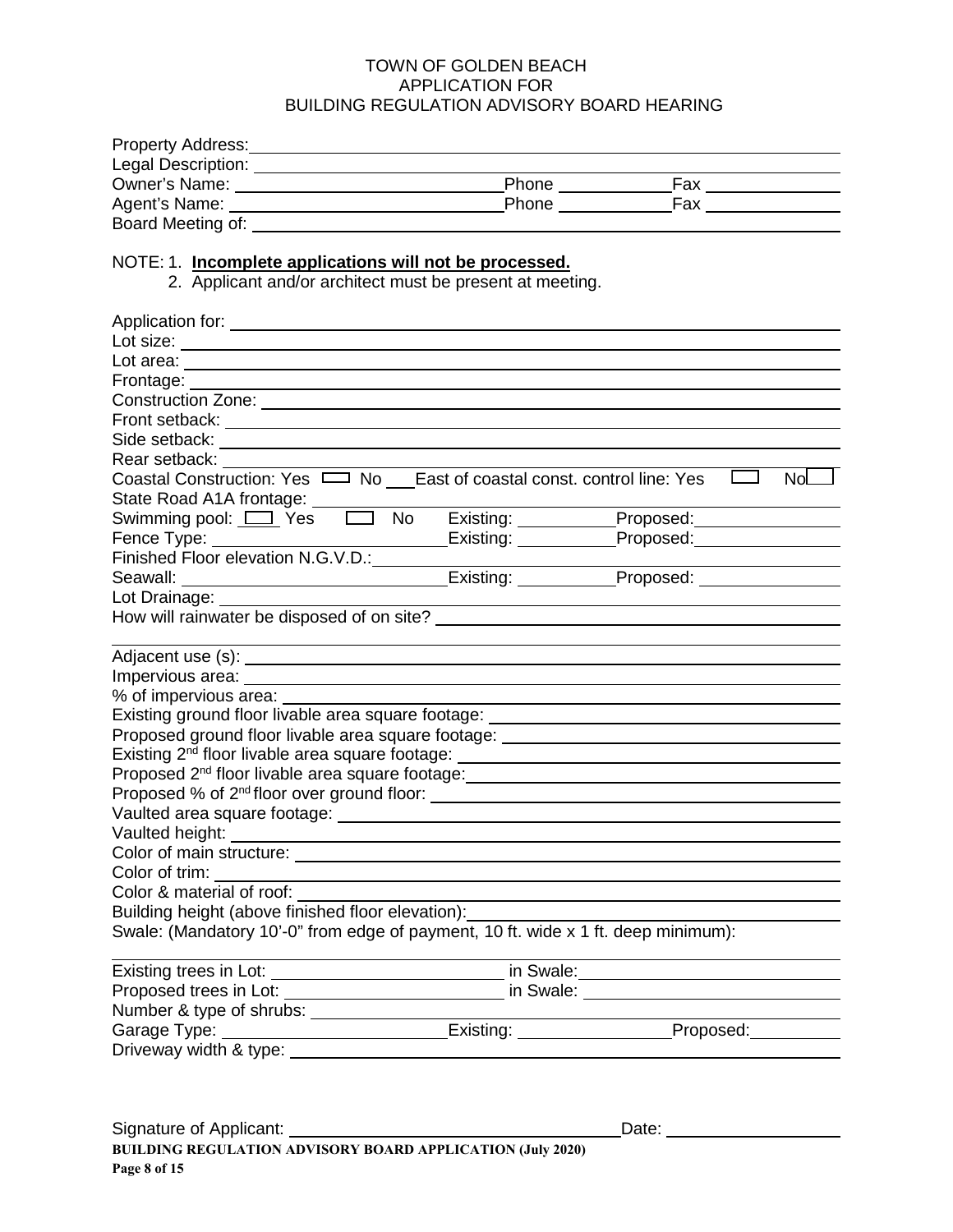#### TOWN OF GOLDEN BEACH BUILDING REGULATION ADVISORY BOARD APPLICATION FOR PETITION FOR VARIANCE

Date: <u>\_\_\_\_\_\_\_\_\_\_\_\_\_\_\_\_\_\_\_\_\_</u>

Fee: when the contract of the contract of the contract of the contract of the contract of the contract of the contract of the contract of the contract of the contract of the contract of the contract of the contract of the

I, hereby petition the Town of Golden Beach for a variance from the terms of the Town of Golden Beach Code of Ordinances affecting property located at: Folio No.

As specified in the attached "Application for Building Regulation Advisory Board" and related supporting material.

- 1. The Variance requested is for relief from the provisions of (**list section number(s) of the Town of Golden Beach Code of Ordinances**):
- 2. In order to recommend the granting of the variance, it must meet all the following criteria (please provide a response to each item):
	- a. The Variance is in fact a Variance from a zoning regulation as set forth within the Zoning Chapter of the Town Code.
	- b. Special conditions and circumstances exist which are peculiar to the land or structure involved, and which are not applicable to other lands or structures in the same district.
	- c. The special conditions and circumstances do not result from the actions of the applicant.
	- d. Granting the Variance requested will not confer on the applicant any special privilege that is denied by the Zoning Chapter of the Town Code to other lands or structures in the same district.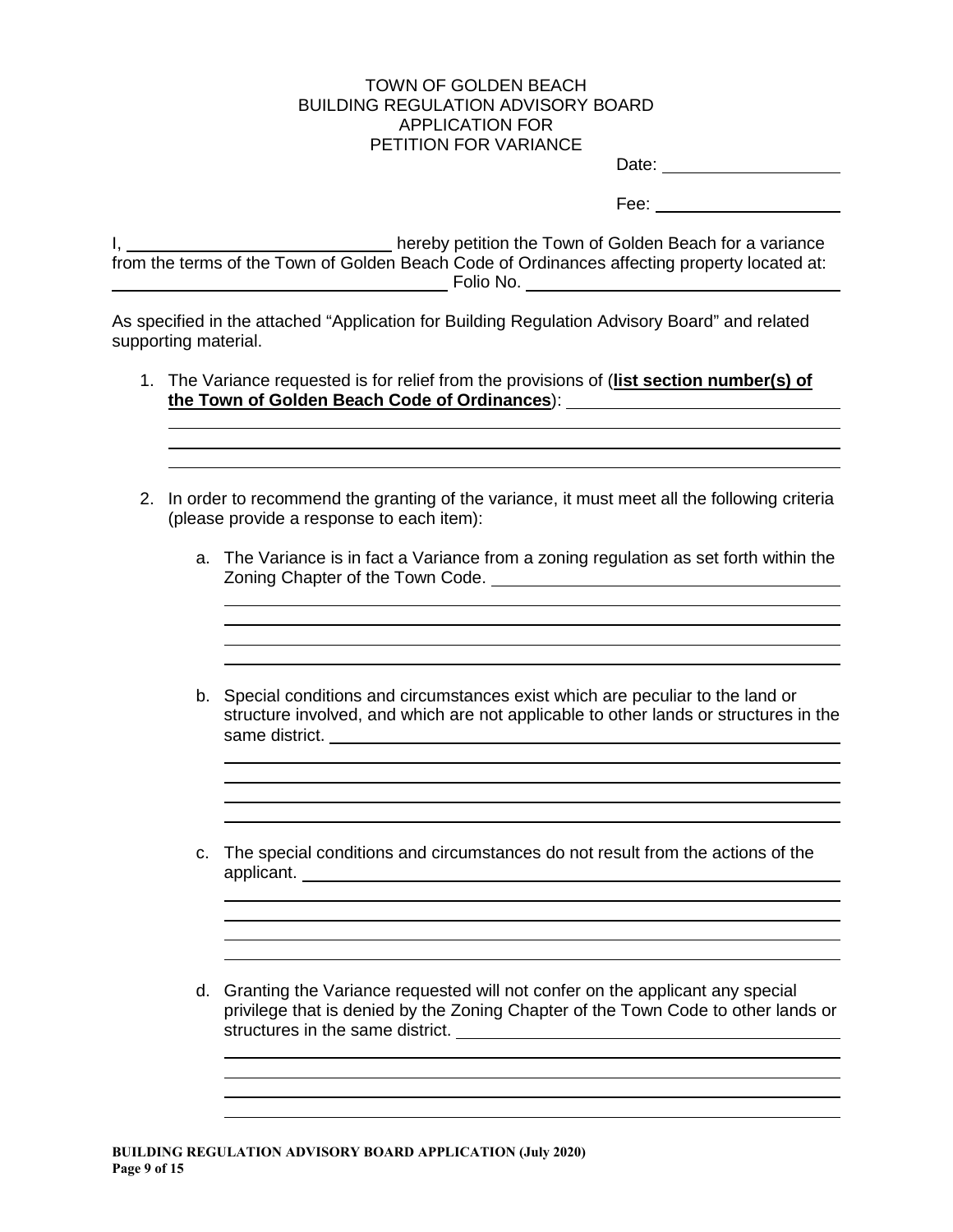#### TOWN OF GOLDEN BEACH BUILDING REGULATION ADVISORY BOARD PETITION FOR VARIANCE

- 3. Literal interpretations of the provisions of the Zoning Chapter of the Town Code would deprive the applicant of rights commonly enjoyed by other properties in the same district under the terms of zoning regulations and would work unnecessary and undue hardship on the applicant.
- 4. The Variance granted is the minimum Variance that will make possible the reasonable use of the land or structure.
- 5. The granting of the Variance will be in harmony with the general intent and purpose of the Town Code and the Variance will not be injurious to the area involved or otherwise detrimental to the public welfare. Does the Variance being requested comply with *all* the above listed criteria?  $\Box$  Yes  $\Box$  No 6. Our code states that submission of a written statement is invited and encouraged. Has the applicant (petitioner) explained the variance to the owners of the nearest adjacent residences and sought their approval in writing? Yes  $\Box$  No.  $\Box$ Please attach any written letters of no objection to this petition. 7. Is this request related to new construction?  $\Box$  Yes  $\Box$  No 8. Is construction in progress? 9. Is this request as a result of a code violation? 10. Did this condition exist at the time property was acquired?  $\Box$  Yes  $\Box$  No 11. Is this request sought as a remedy to a case to be heard, or action taken by the Special Magistrate? 12. Do you have a building permit?  $\Box$  Yes  $\Box$  No Building Permit No. Date issued: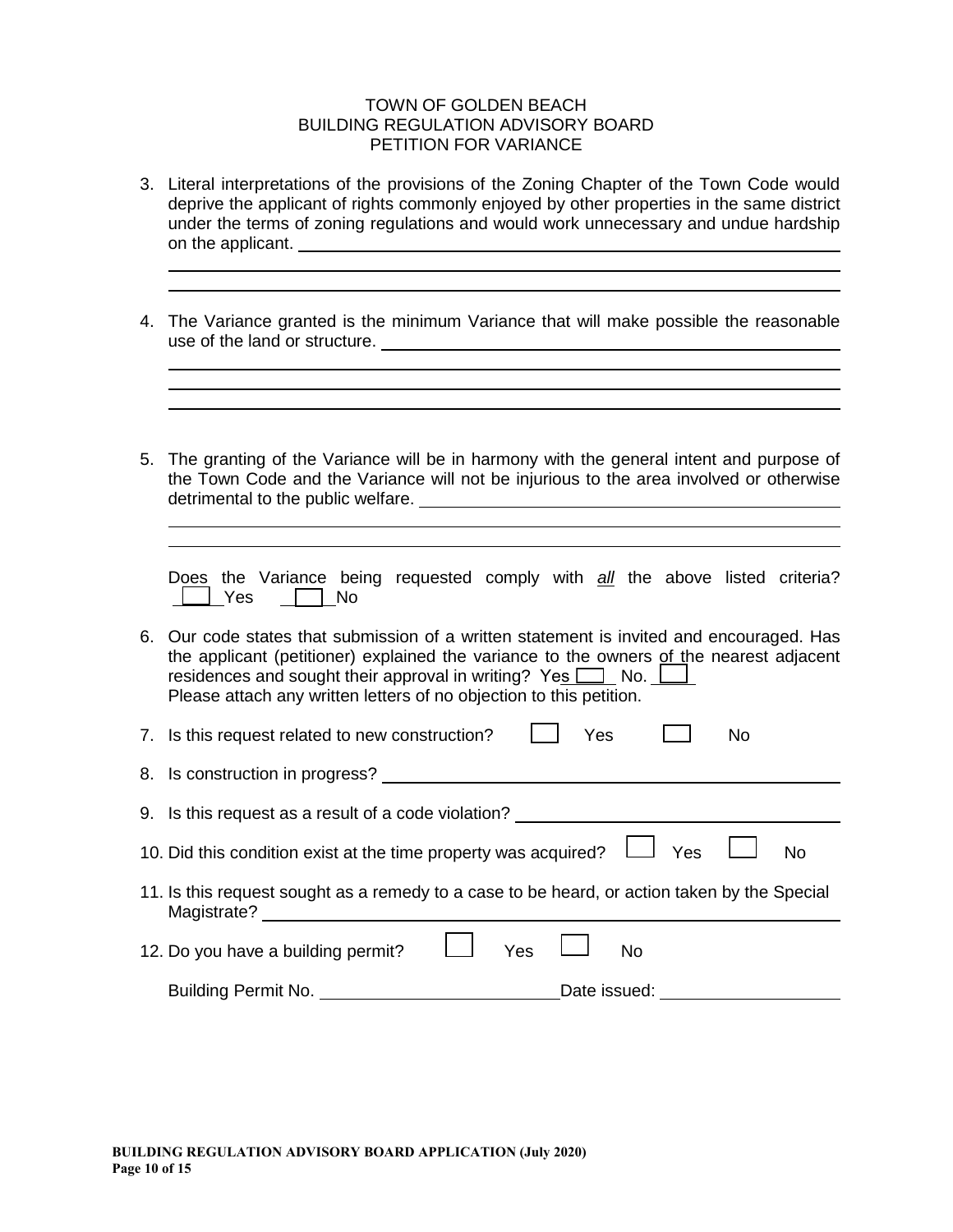#### TOWN OF GOLDEN BEACH BUILDING REGULATION ADVISORY BOARD PETITION FOR VARIANCE AFFIDAVIT BY OWNER

Affidavit by Owner for Variance Request(s):

| Folio No.:         | Address: |
|--------------------|----------|
| Legal Description: |          |

Being duly sworn, deposes and says: That He/She is the Owner named in the application for Building Advisory Board for the hearing date of relating to Variance requests for construction or other work to be performed on, or in connection with, the premises located as indicated in the application.

I acknowledge notification by The Town of Golden Beach, that granting of a variance(s) by The Town Council, is conditioned on the following:

- 1. That a Building Permit for the contemplated work pursuant to the Variance must be issued within two (2) years from the date of the approval of the Resolution granting such variance request.
- 2. If a Building Permit is not issued within the two (2) year time limit set then the Resolution granting the Variance approval will be null and void.
- 3. That as the applicant, and at my own expense, I shall record a certified copy of the Resolution in the public records of Miami-Dade County and return two (2) certified copies to the Golden Beach Town Hall for inclusion into my property records.

Signature of Owner or Legal Representative

Sworn to and subscribed before me this \_\_\_\_\_\_\_\_\_ day of, \_\_\_\_\_\_\_\_, \_\_\_\_\_\_\_\_

Notary Public State of Florida at Large

Personally know to me  $\|\cdot\|$  Produced Identification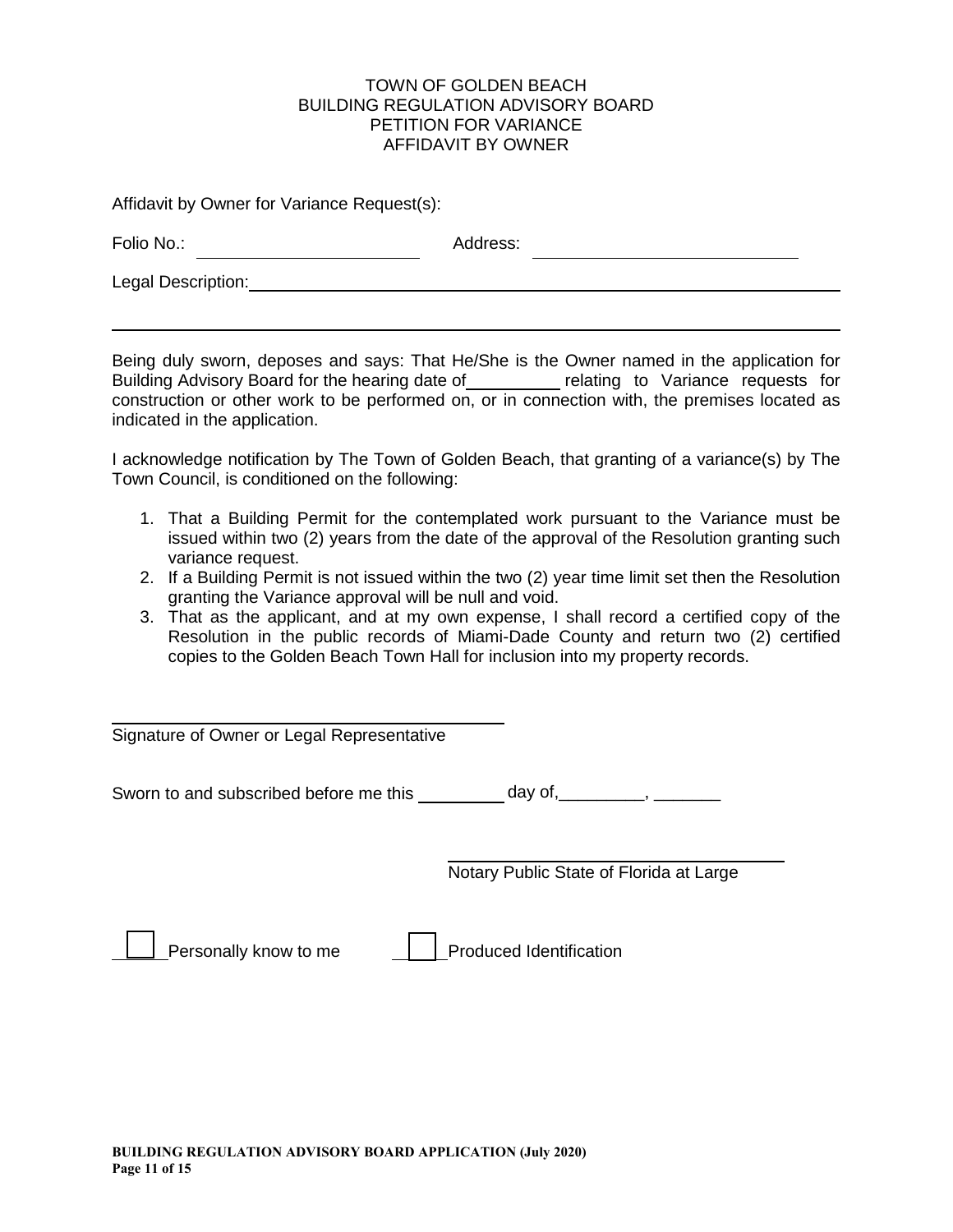### **GOLDEN BEACH LANDSCAPE LEGEND**

Chapter 52 - Landscaping

| Zoning District:                              | Net Lot Area: Net Lot Area:                                                                                                                                                               | acres | square feet |         |                 |                 |
|-----------------------------------------------|-------------------------------------------------------------------------------------------------------------------------------------------------------------------------------------------|-------|-------------|---------|-----------------|-----------------|
| <b>OPEN SPACE</b>                             | A. Square feet of paved area, as indicated on the site plan:                                                                                                                              |       |             |         | <b>Required</b> | <b>Provided</b> |
|                                               | B. Square feet of pervious area, as indicated on site plan:                                                                                                                               |       |             |         |                 |                 |
| <b>TREES</b>                                  | A. The number of trees required per net lot acre:<br>$=$ 1 tree per 2,500 SF of lot area minus number of existing trees<br>Less the existing number of trees meeting minimum requirements |       |             | (minus) |                 |                 |
|                                               | B. Min. 2 canopy trees or grouping of palms meeting code requirement in front setback                                                                                                     |       |             |         |                 |                 |
|                                               | C. % palm trees allowed: No. trees required x 40%:                                                                                                                                        |       |             |         |                 |                 |
|                                               | D. % native trees required: No. trees provided $x$ 50% =                                                                                                                                  |       |             |         |                 |                 |
|                                               | E. % drought tolerant trees required: No. trees provided $x$ 50% =                                                                                                                        |       |             |         |                 |                 |
|                                               | F. Street trees: 1 per 25 linear feet of frontage excluding driveways<br>linear feet along street $/25'$ =                                                                                |       |             |         |                 |                 |
| G. Total number of trees required / provided: |                                                                                                                                                                                           |       |             |         |                 |                 |
| <b>SHRUBS</b>                                 | A. The total number of trees required $x 20$ = the number of shrubs required                                                                                                              |       |             |         |                 |                 |
|                                               | B. The number of shrubs required $x$ 30% = the number of native shrubs required                                                                                                           |       |             |         |                 |                 |
|                                               | Irrigation Plan: Required by Chapter 52. Automatic Irrigation provided                                                                                                                    |       |             |         |                 |                 |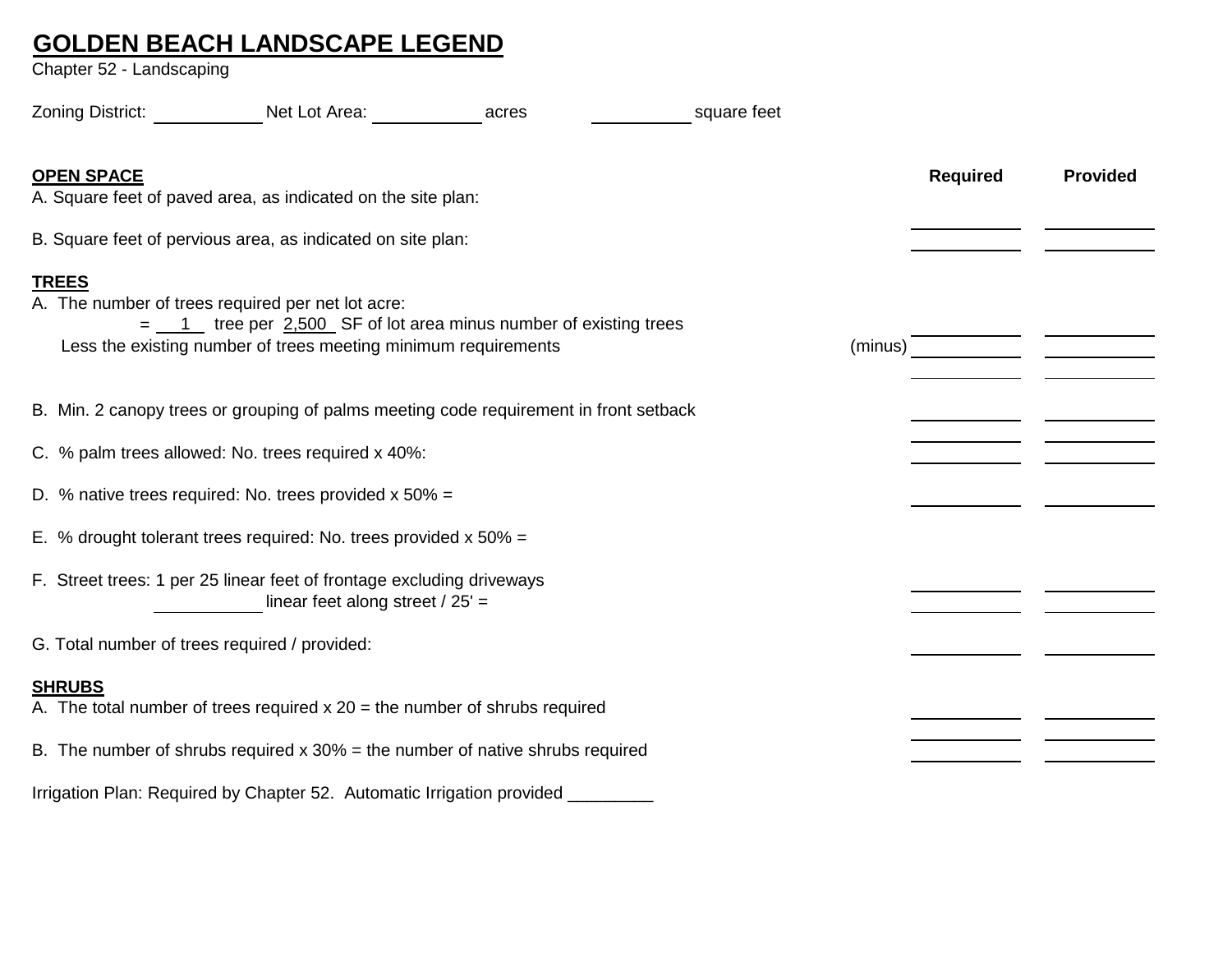# TOWN OF GOLDEN BEACH DRAINAGE COMPUTATION WORKSHEET

**Last updated January 24th, 2017**

In order to help professionals designing residential developments (single family units) the Town has developed a worksheet to aid applicants in determining the volume of runoff generated during a 10-year / one-day storm. This has been the adopted Level of Service (LOS) standard in the Town's Comprehensive Plan since December 1988 and is also the drainage standard specified in the Miami-Dade County Public Works Manual, Section D4 - Water Control. The calculations follow the methodology recommended by the SFWMD in their publication "Management and Storage of Surface Waters, Permit Information Manual, Volume 4" and in their publication "Technical Publication EMA #390 - Frequency Analysis of Daily Rainfall Maxima for Central and South Florida" dated January 2001. Applicants may include the calculations on this worksheet with their permit application. A registered professional engineer or a registered architect must perform these calculations.

Once the volume of runoff generated during a 10-year / one-day storm within the property or a sub-basin within the property is determined, the applicant must include calculations showing this volume will be contained within the property. Retention of this volume can be provided within shallow retention swales, injection wells, collection systems for reuse (example - cistern for irrigation), underground drains or other methods approved by the Town.

The applicant must also provide plans showing existing and proposed land elevations throughout the property demonstrating the volume of runoff generated during the design storm (10-year / one-day) will be contained within the on-site retention system. The existing and proposed land elevations must also show no overflow from the property will occur to adjacent properties or Right-of-Ways during a 10- year/ one-day storm.

|--|

| JCDL         |                                   |             |
|--------------|-----------------------------------|-------------|
| Determine A  | A=                                | square feet |
| Step 2:      |                                   |             |
| Determine AP | $AP =$                            | square feet |
|              | $Al =$                            | square feet |
|              | Note= P= Pervious/ I = Impervious |             |

#### **Step 3:**

**Step 1:**

Determine the average NGVD land elevation of pervious areas within property or sub-basin within the property.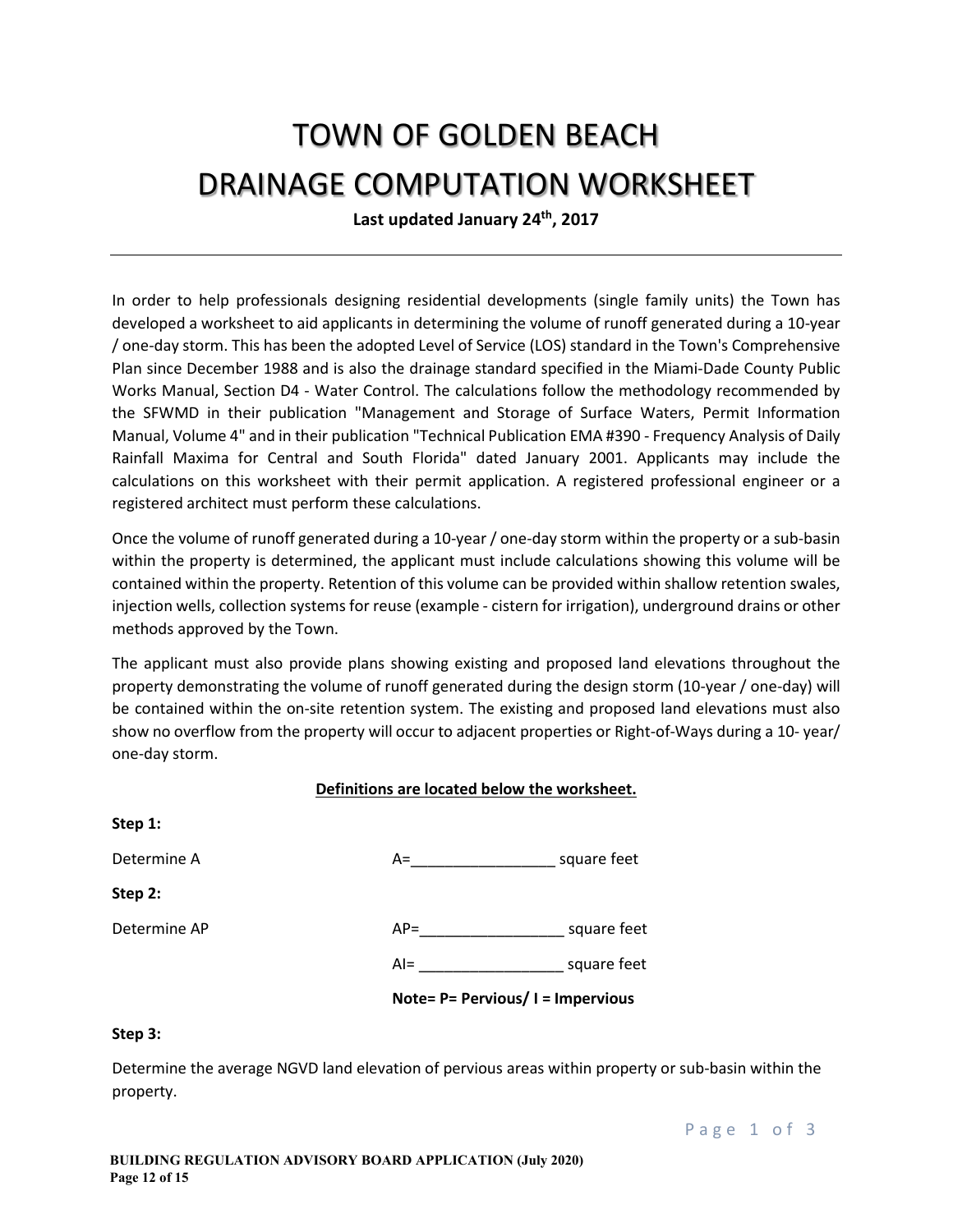| Town of Golden Beach                  |
|---------------------------------------|
| <b>Drainage Computation Worksheet</b> |
| Last Updated January 24th 2017        |

Property Address\_\_\_\_\_\_

| Average Elevation of Pervious Areas= | feet NGVD |
|--------------------------------------|-----------|
|                                      |           |

#### **Step 4:**

Determine the distance between the average high ground water elevation and the average elevation of the previous areas. For design purposes, the average high ground water elevation for most of Golden Beach is 2 feet NGVD (Additionally, please check with your geotechnical engineer and/or geotechnical report.)

Distance= \_\_\_\_\_\_\_\_\_\_\_\_\_\_\_ feet

#### **Step 5:**

Determine an  $S_1$  value from the table below:

| Distance between ground water table and | S <sub>1</sub> |
|-----------------------------------------|----------------|
| average elevation of pervious areas,    |                |
| 1 foot                                  | 0.45 inches    |
| 2 feet                                  | 1.88 inches    |
| 3 feet                                  | 4.95 inches    |
| 4 feet                                  | 8.18 inches    |
| >4 feet                                 | 8.18 inches    |

If necessary, compute a value of  $S_1$  by interpolation.

S1= \_\_\_\_\_\_\_\_\_\_\_\_\_\_\_\_\_\_\_\_\_\_\_\_\_\_ inches

#### **Step 6:**

Determine S as:

 $S = \underline{AP}$ 

A  $*S_1$ S is computed in inches S= \_\_\_\_\_\_\_\_\_\_\_ inches

#### **Step 7:**

Determine runoff depth (R) as:

$$
R = \frac{(P-0.2 * S)^2}{(P+0.8 * S)}
$$

Where P= 7.00 inches of rainfall produced during a 10- year/ one-day storm. Then:

 $R = (7.00 - 0.2 * S)^2$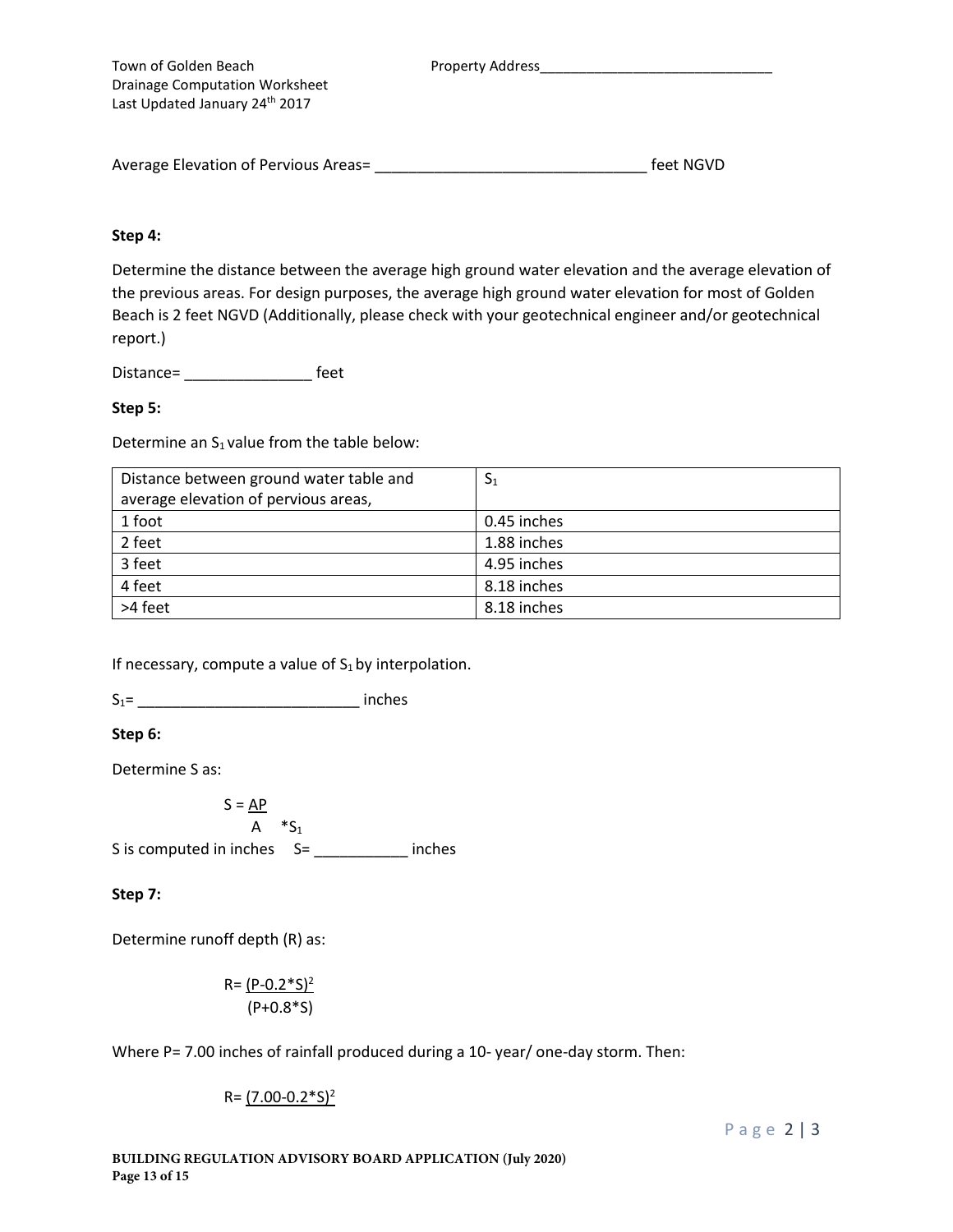Town of Golden Beach Property Address\_ Drainage Computation Worksheet Last Updated January 24<sup>th</sup> 2017

(7.00+0.8\*S)

R is computed in inches  $R =$  \_\_\_\_\_\_\_\_\_\_\_\_\_\_\_\_ inches **Step 8:** 

Determine runoff depth (R) as:

 $V=A^*R$ 12

V is computed in cubic feet. V is the volume of runoff generated during a 10 year- year/ one day storm within the property or sub-basin of the property.

 $V=$  cubic feet

**Step 9:** 

Compute "retention volume provided" (VP) as the retention volume capacity, in cubic feet, of swales, retention areas, and drains within the property or sub-basin within the property.

o **Attach calculation showing how the volume was calculated.**

o **Calculations must be consistent with existing and proposed elevations shown on design plans.**

VP= \_\_\_\_\_\_\_\_\_\_\_\_\_\_ cubic feet

#### **Step 10:**

Compute values of retention volume provided (VP in Step 9) with retention volumes needed (V in Step 8). Retention volume provided (VP) must be larger than retention volume needed (V). (VP= \_\_\_\_\_\_\_\_\_\_\_\_ cubic feet) > (V= \_\_\_\_\_\_\_\_\_\_\_\_\_\_ cubic feet)

**NOTE: These volumes calculations are needed to satisfy the Town of Golden Beach Comprehensive Plan Level of Service (LOS) and Code requirements.** 

| <b>DEFINITIONS</b> |                                                                                         |     |                                                      |  |
|--------------------|-----------------------------------------------------------------------------------------|-----|------------------------------------------------------|--|
| P:                 | Rainfall depth in inches.                                                               | А:  | Total area of property in square feet.               |  |
| S:                 | Soil storage capacity in inches.                                                        | AP: | Total pervious areas within property in square feet. |  |
| R:                 | Runoff depth in inches.                                                                 | V:  | Volume of runoff in cubic feet.                      |  |
| AI:                | Total area of roof, pavement patios, pool decks, walkways and any other hardscape areas |     |                                                      |  |
|                    | within the property in square feet (ie., total impervious area).                        |     |                                                      |  |

**Note:\* means multiply.**